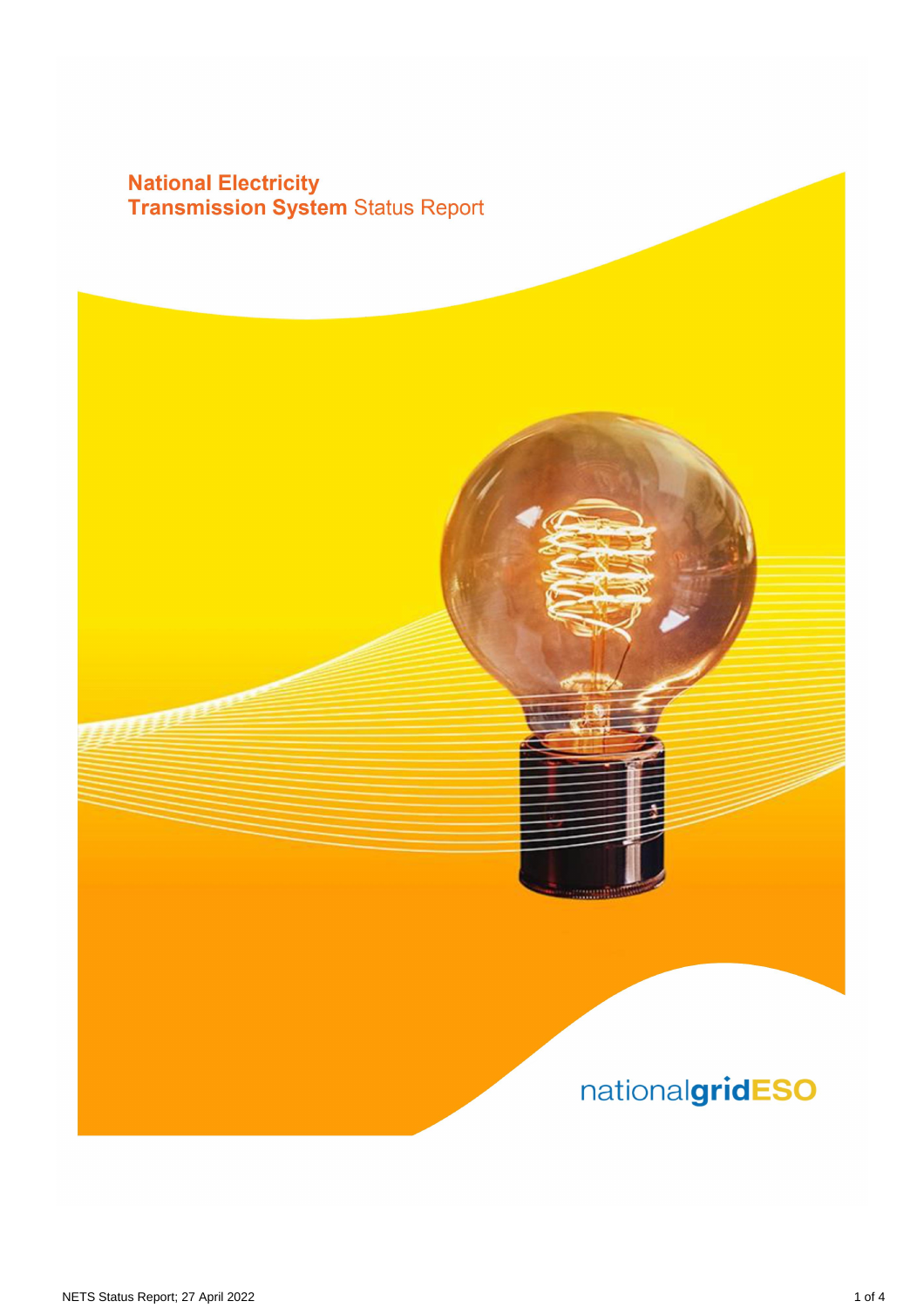## **National Electricity Transmission System Status Report Wednesday 27 April 2022**

| Today's High Level Risk Status Forecast for the next 24h |  |                |  |
|----------------------------------------------------------|--|----------------|--|
| <b>General Status</b>                                    |  | Voltage        |  |
| Demand                                                   |  | System Inertia |  |
| <b>System Margins</b>                                    |  | Weather        |  |
| Generation                                               |  | Transmission   |  |
| <b>Active Constraints</b>                                |  |                |  |
| <b>System Warning</b>                                    |  |                |  |

| Today's Minimum De-Rated Margin      | 5027 (SP 38) |         |
|--------------------------------------|--------------|---------|
| <b>Current BMU Largest Loss Risk</b> | Generation   | 1500 MW |
|                                      | Demand       | 1050 MW |

## **Balancing Costs**

Last 24 hours' BM spend Total: £847k £100 £80 £60 £40 £20  $E_{0}$  $£-20$  $£-40$ £-60  $£-80$ 0 1 2 3 4 5 6 7 8 9 10 11 12 13 14 15 16 17 18 19 20 21 22 23 24 25 26 27 28 29 30 31 32 33 34 35 36 37 38 39 40 41 42 43 44 45 46

| <b>Yesterday's Market Summary</b> |                 |  |
|-----------------------------------|-----------------|--|
| <b>Cash Out Price (Max)</b>       | £275.00 (SP 14) |  |
| <b>Cash Out Price (Min)</b>       | £5.50 (SP 2)    |  |
| <b>Peak Demand Yesterday</b>      | 34.056 MW       |  |
| <b>Minimum Demand</b>             | 21,102 MW       |  |

**Interconnector**

| <b>Net Transfer Capacity (MWs)</b> |        |        |                        |
|------------------------------------|--------|--------|------------------------|
| Today                              | Import | Export | <b>Remarks</b>         |
| Netherlands (BritNed)              | 1016   | 1016   | <b>Fully Available</b> |
| France (IFA2)                      | 1014   | 1014   | <b>Fully Available</b> |
| <b>Belgium (Nemo)</b>              | 1020   | 1020   | <b>Fully Available</b> |
| <b>Ireland (EWIC)</b>              |        | 10     | Planned Outage         |
| Northern Ireland (MOYLE)           | 500    | 1500   | <b>Fully Available</b> |
| <b>NSL</b>                         | 706    | 706    | Partially Available    |
| <b>ElecLink</b>                    |        | 10     | Not yet commissioned   |
| <b>France IFA</b>                  |        | lО     | Planned Outage         |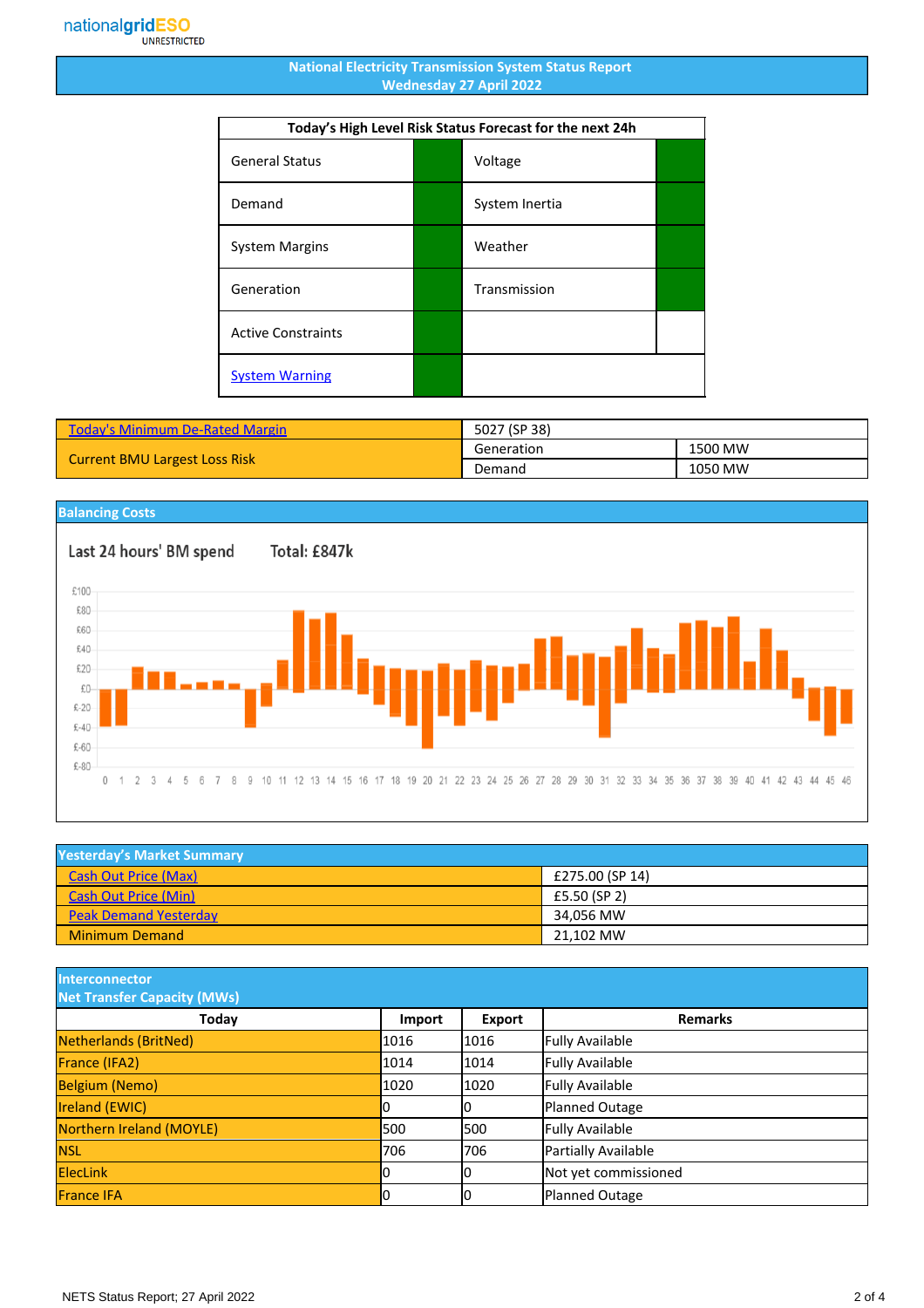

| <b>Weather</b>                                                                                                 | <b>Source</b>                                                                                                        | <b>Commentary</b>                                                                                                                                                                                                                                                                                                                                                                                                                           |
|----------------------------------------------------------------------------------------------------------------|----------------------------------------------------------------------------------------------------------------------|---------------------------------------------------------------------------------------------------------------------------------------------------------------------------------------------------------------------------------------------------------------------------------------------------------------------------------------------------------------------------------------------------------------------------------------------|
| Latest forecast (Summary)                                                                                      | <b>Met Office</b><br><b>SEPA</b><br><b>Natural</b><br><b>Resources</b><br><b>Wales</b>                               | Today:<br>Some eastern and northern areas rather cloudy at times; probably remaining dry but<br>perhaps feeling rather chilly. Further south and west, sunny spells more widespread<br>and feeling pleasant by afternoon.<br>Tonight:<br>Tonight, much of the UK will see long clear spells develop. However, cloud will build<br>in again in eastern areas through the early hours. The chance of the odd shower in<br>the far south-east. |
| <b>General Weather</b><br><b>Concerns</b><br>e.g. wind, rain, snow,<br>flooding, GB Weather<br><b>Warnings</b> | <b>Met Office</b><br>Weather<br><b>Warnings</b><br><b>SEPA</b><br><b>Natural</b><br><b>Resources</b><br><b>Wales</b> | <b>UK Weather Warnings</b><br>No weather warnings are in force for the UK.<br><b>Flood Warnings</b><br><b>O</b> Flood Warnings and O Flood Alerts issued for England.<br>O Flood Warnings and O Flood Alerts issued for Scotland.<br>O Flood Warnings and O Flood Alerts issued for Wales.                                                                                                                                                  |

 *Contains public sector information licensed under the Open Government Licence v1.0*